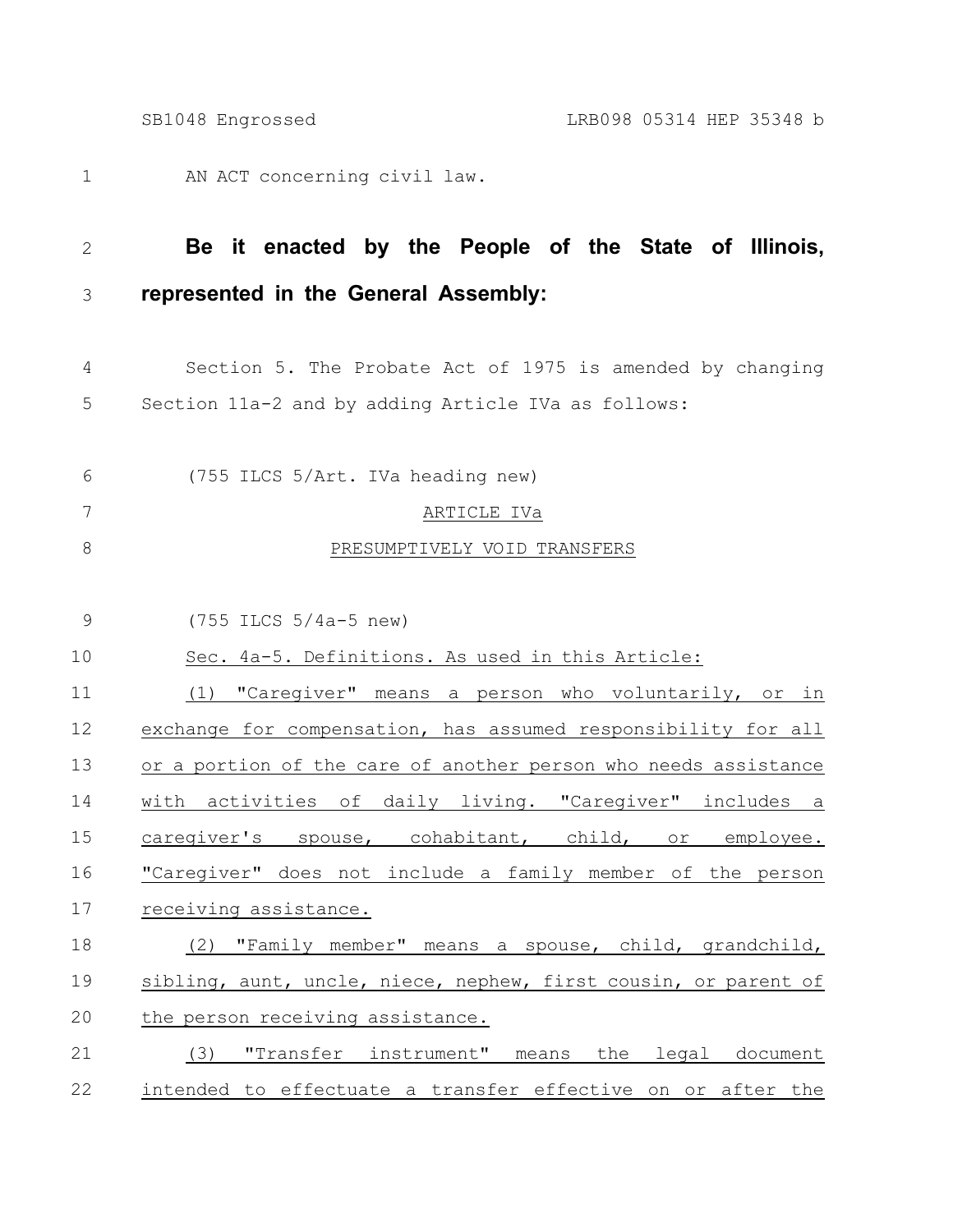transferor's death and includes, without limitation, a will, trust, deed, form designated as payable on death, contract, or other beneficiary designation form. (4) "Transferee" means a legatee, a beneficiary of a trust, a grantee of a deed, or any other person designated in a transfer instrument to receive a nonprobate transfer. (5) "Transferor" means a testator, settlor, grantor of a deed, or a decedent whose interest is transferred pursuant to a nonprobate transfer. (755 ILCS 5/4a-10 new) Sec. 4a-10. Presumption of void transfer. (a) In any civil action in which a transfer instrument is being challenged, there is a rebuttable presumption, except as provided in Section 4a-15, that the transfer instrument is void if the transferee is a caregiver and the fair market value of the transferred property exceeds \$20,000. (b) Unless a shorter limitations period is required by Section 8-1 or 18-12 of this Act, any action under this Section shall be filed within 2 years of the date of death of the transferor. (c) If the holder of any property subject to the provisions of this Section is a financial institution, trust company, trustee, or similar entity or person, the holder is not liable for any distribution or release of the property, benefit, or other interest to the caregiver unless the holder knowingly 1 2 3 4 5 6 7 8 9 10 11 12 13 14 15 16 17 18 19 20 21 22 23 24 25 SB1048 Engrossed - 2 - LRB098 05314 HEP 35348 b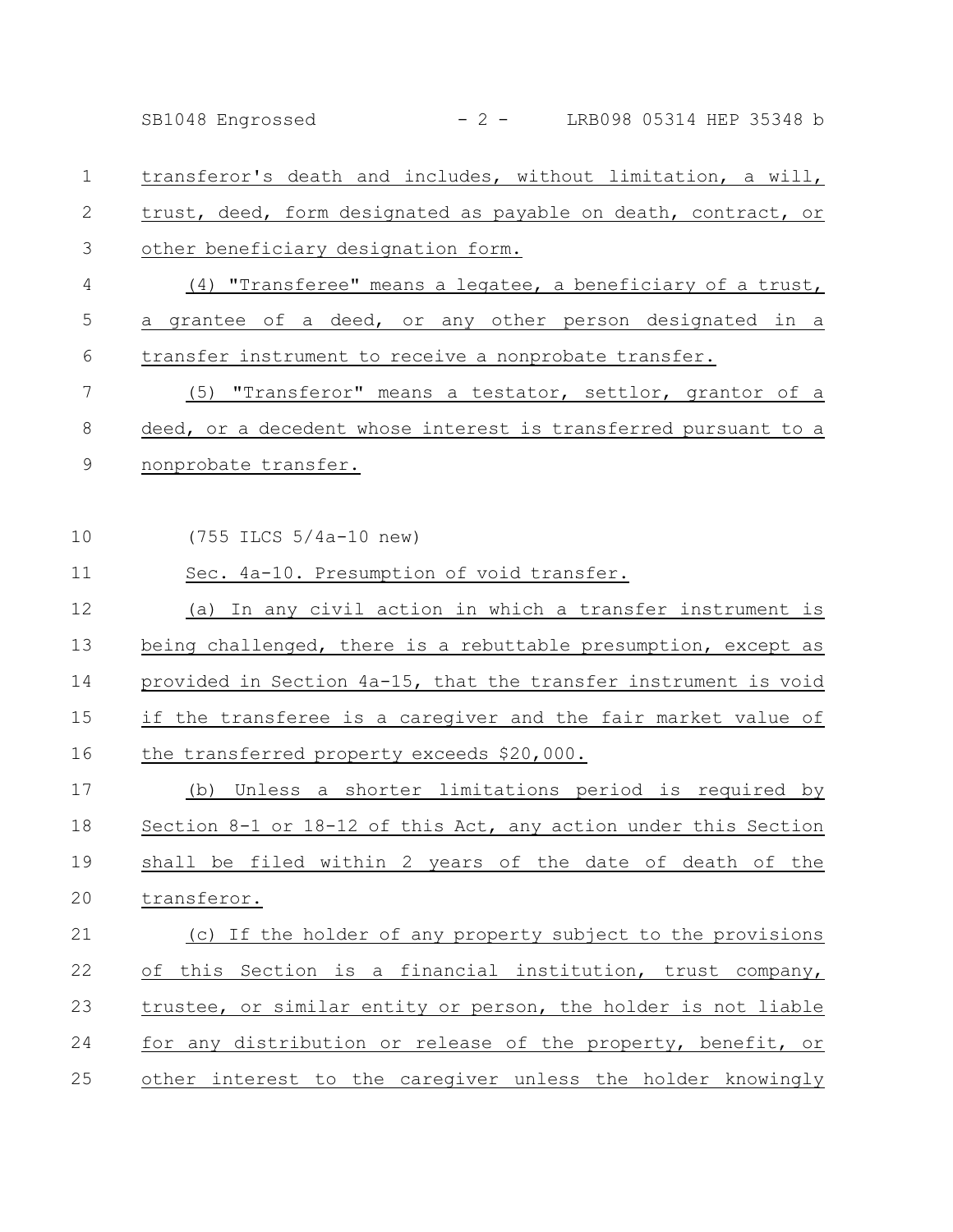SB1048 Engrossed - 3 - LRB098 05314 HEP 35348 b

distributes or releases the property, benefit, or other interest to the caregiver after first having received actual written notice of a legal action challenging the testamentary instrument with sufficient time to act upon the notice. 1 2 3 4

(755 ILCS 5/4a-15 new) Sec. 4a-15. Exceptions. The rebuttable presumption established by Section 4a-10 can be overcome if the transferee proves to the court either: (1) by a preponderance of evidence that the transferee's share under the transfer instrument is not greater than the share the transferee was entitled to under the transferor's transfer instrument in effect prior to the transferee becoming a caregiver; or (2) by clear and convincing evidence that the transfer was not the product of fraud, duress, or undue influence, provided that the determination of the court pursuant to this paragraph must not be based solely upon the testimony of the caregiver. 5 6 7 8 9 10 11 12 13 14 15 16 17 18

(755 ILCS 5/4a-20 new) Sec. 4a-20. Common law. The provisions of this Article do not abrogate or limit any principle or rule of the common law, unless the common law principle or rule is inconsistent with the provisions of this Article. Notwithstanding the limited definition of "caregiver" in Section 4a-5 of this Article, 19 20 21 22 23 24